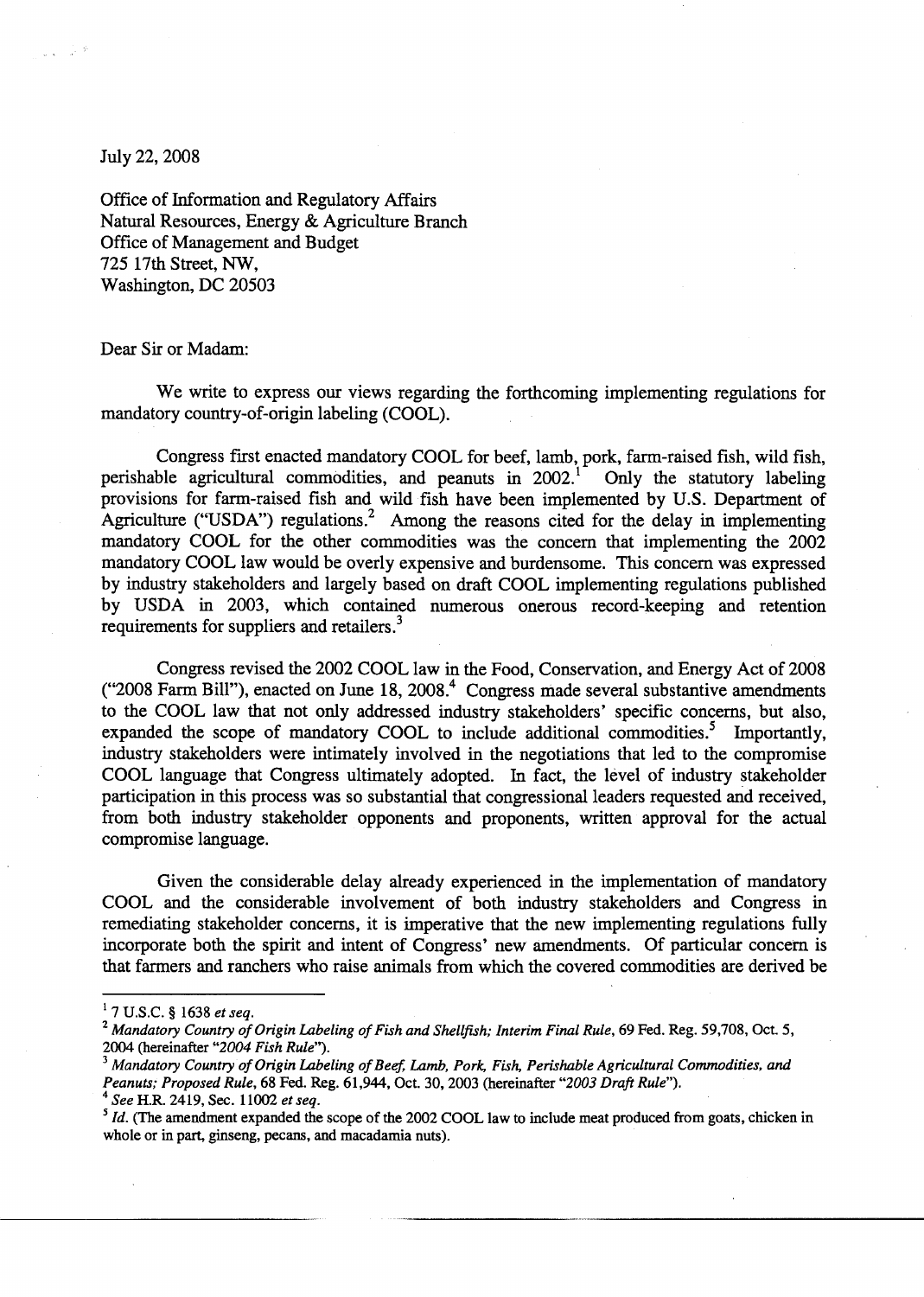Office of Information and Regulatory Affairs Natural Resources, Energy & Agriculture Branch Office of Management and Budget July 22, 2008 Page 2

subject to regulations no more burdensome or stringent than the statute requires. For example, the statute provides that fanners and ranchers may rely on records maintained in the course of the normal conduct of their business, including animal health papers, import or customs documents, or producer affidavits as records for which to verify compliance with mandatory COOL.<sup>6</sup> As a result, the COOL implementing regulations should not favor anyone of the expressly authorized record options over another nor should they encourage the use of any unauthorized option, and USDA must accept anyone of the authorized record options, as selected by a fanner or rancher, to definitively verify the origin of any animal subject to a verification audit.

Also included among Congress' recent amendments is the authorization to allow meat from animals present in the United States on or before July 15, 2008 to bear a United States country of origin label, regardless of where such animals were born and raised.? For animals in the United States on or before July 15,2008, fanners and ranchers should be authorized, by way of affidavit or other authorized record discussed above, to attest to whether the animal was present in the United States on or before July 15,2008, and therefore presumed domestic. For animals not in the United States on or before July 15, 2008, fanners and ranchers who sell directly to a meatpacker should be authorized, by way of affidavit, to attest to the presence or absence of any import markings on their animals as evidence of their animals' origin. For example, animals bearing foreign markings such as ear tags, tattoos, or brands would be eligible only for a multiple country-of-origin label that would include the foreign country associated with the particular marking.<sup>8</sup> Animals not bearing a foreign marking, however, should be presumed to have a United States country of origin unless the fanner or rancher selling directly to the meatpacker has health papers or import or customs documents to the contrary.

It is important that implementing regulations provide consumers with easily understandable labels in accordance with Congress' delineation of such labels, e.g., consumers should be able to distinguish between a product that was imported only for processing (imported for immediate slaughter) from a product derived from an animal that was at least partially subject to U.S. animal production standards prior to processing, and thus eligible for a multiple country of origin label. The implementing regulations should also not add complexity to the labeling process for any segment of the industry. For example, in a previous COOL rulemaking USDA inappropriately imposed cumbersome and unnecessary requirements on food processors for labeling blended or ground products, which requirements were not required by statute. In addition, the implementing regulations should not attempt to limit a food processors obligation to label a covered commodity by enabling the food processor to include minor additives or to apply only minimal processing to avoid the requirement to provide a country-of-origin label.

---------------

<sup>6</sup>*See* H.R. 2419, Sec. 11002, Subtitle D, Sec. 282 (2)(A)(iii).

*<sup>7</sup> See* H.R. 2419, Sec. 11002, Subtitle D, Sec. 282 (d)(2).

<sup>8</sup>*See* H.R. 2419, Sec. 11002, Subtitle D, Sec. 282 (2)(B).